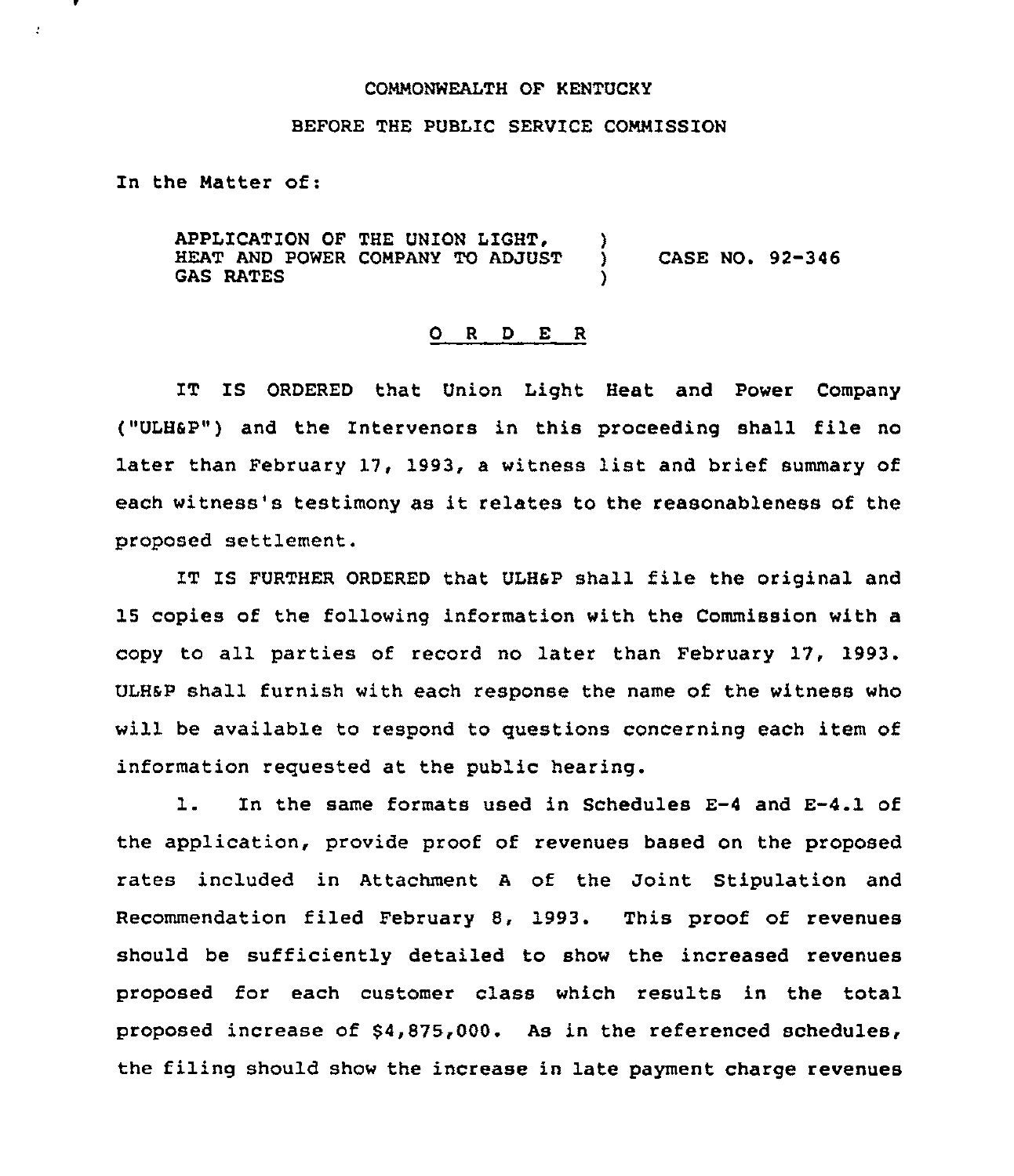and should include the average rates calculated for discounted transportation service and special contract transportation service.

2. Identify what evidence, if any, in the record supports the rate increase allocations reflected in the proposed settlement.

3. In paragraph <sup>3</sup> of the Joint Stipulation and Recommendation, it is stated that the rates set forth in Attachment <sup>A</sup> reflect the amortization of ULHsp's downsizing costs beginning April 1, 1993.

a. Provide the amount of the amortization expense for downsizing costs included in the rates. If this expense is already reflected in the record of this case, indicate the location.

b. Explain in detail how the amount for amortization expense was determined. Include all the factors used to make this determination. These factors include, but are not limited to, the number of employees taking early retirement, the number of employees involuntarily separated, the immediate cash outlays paid, and the accrual of other downsizing costs. To the extent this information exists in the record, indicate the location.

c. Explain in detail whether the inclusion of the amortization expense in rates also allows for the inclusion of the unamortized balance for downsizing costs in ULHSP's rate base.

4. In paragraph <sup>4</sup> of the Joint Stipulation and Recommendation, it is stated that the parties have agreed to include an operating expense adjustment and additional annual revenues to recognize Financial Accounting Standards Board ("FASB") Opinion No. 106 costs.

$$
-2-
$$